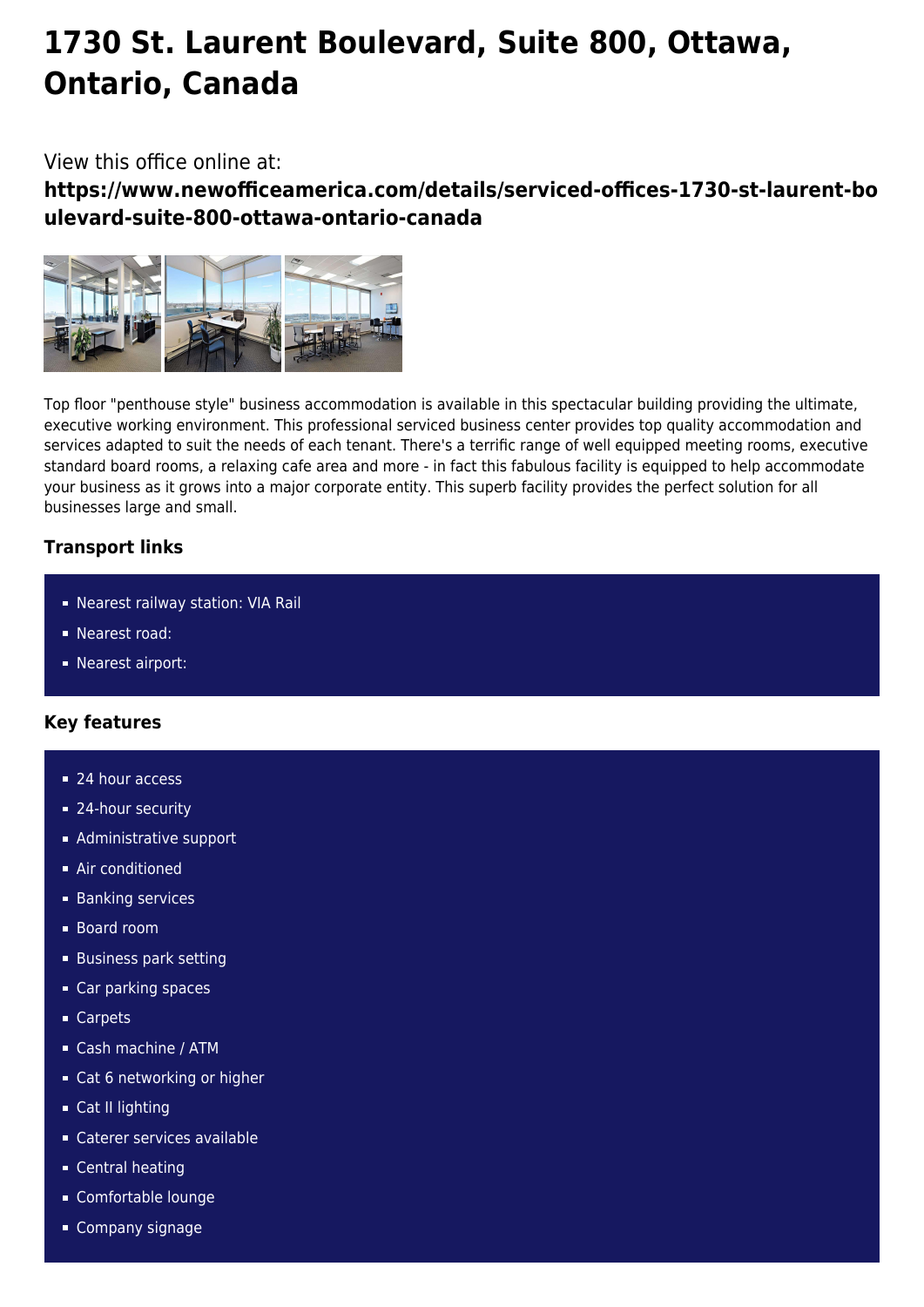- Conference rooms
- Conference rooms
- Disabled facilities (DDA/ADA compliant)
- **Double glazing**
- **Flexible contracts**
- **Furnished workspaces**
- High-speed internet
- **Hot desking**
- **IF support available**
- Kitchen facilities
- Lift
- **Meeting rooms**
- **Modern interiors**
- **Multilingual staff**
- **Office cleaning service**
- On-site management support
- **Open plan workstations**
- **Photocopying available**
- Postal facilities/mail handling
- Reception staff
- **Recycling facilities**
- **Security system**
- **Suspended Ceilings**
- **Telephone answering service**
- **Training rooms available**
- Unfurnished
- Video conference facilities
- Virtual office available
- Voicemail
- **vOIP** telephony
- VPN
- WC (separate male & female)
- **Wireless networking**

#### **Location**

This splendid landmark building is in a great location close to the fabulous amenities of downtown Montreal with great accessibility. Highway 417 provides good road access and Ottawa International Airport provides great air links. The bus station is within walking distance providing access to a large choice of bus routes.

#### **Points of interest within 1000 metres**

Ottawa Fire Station 36 (fire station) - 174m from business centre